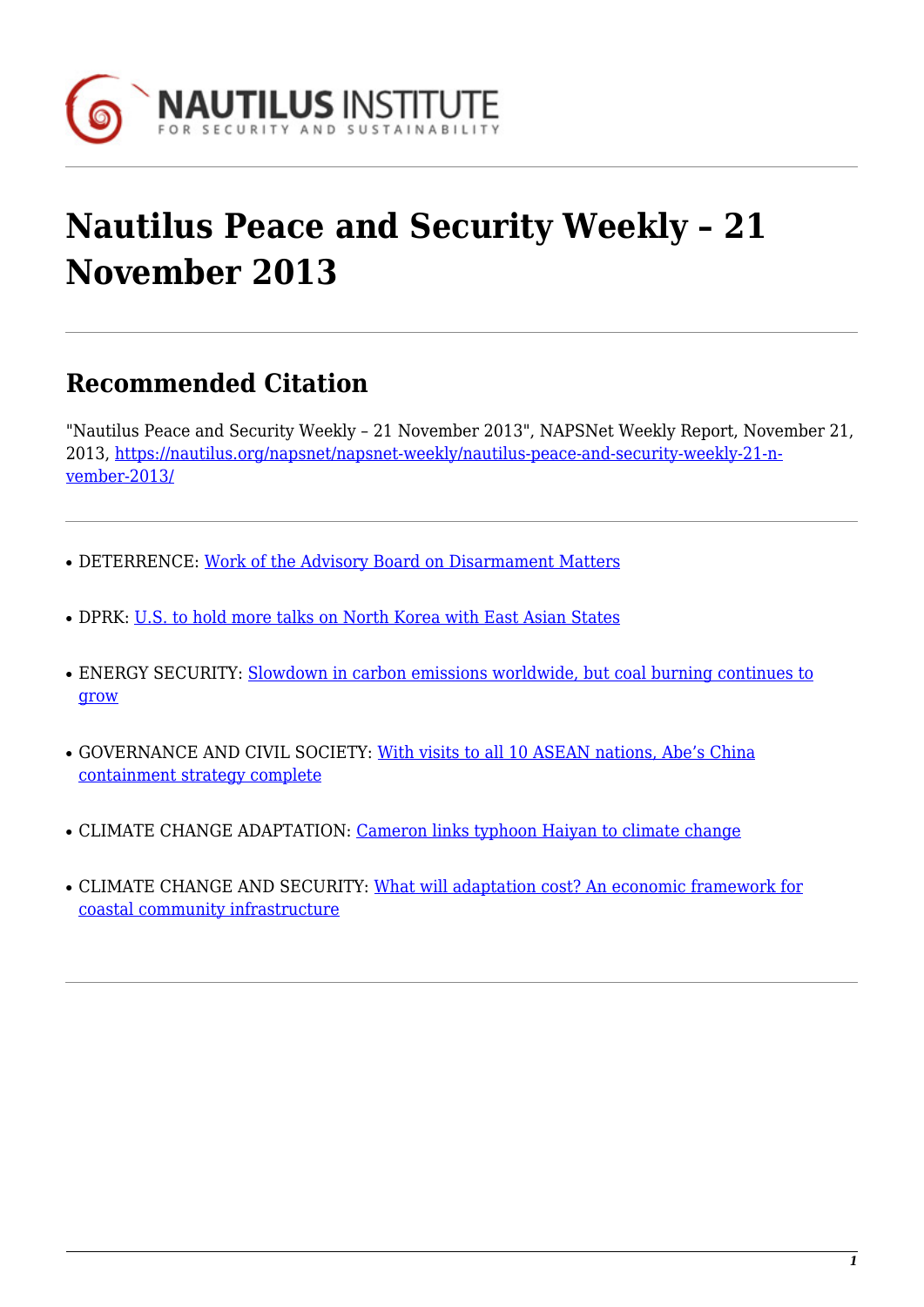#### **DETERRENCE: [Work of the Advisory Board on](https://www.google.com/url?sa=t&rct=j&q=&esrc=s&source=web&cd=1&cad=rja&ved=0CCkQFjAA&url=https://disarmament-library.un.org/UNODA/Library.nsf/a45bed59c24a1b6085257b100050103a/f82ba7fcf1be289085257bce006a670a/$FILE/A%2068%20206.pdf&ei=g-GKUui2JKboiAK9_IDgDw&usg=AFQjCNEYOV_jzz1daIi4POMBvGsoypyE0w) [Disarmament Matters](https://www.google.com/url?sa=t&rct=j&q=&esrc=s&source=web&cd=1&cad=rja&ved=0CCkQFjAA&url=https://disarmament-library.un.org/UNODA/Library.nsf/a45bed59c24a1b6085257b100050103a/f82ba7fcf1be289085257bce006a670a/$FILE/A%2068%20206.pdf&ei=g-GKUui2JKboiAK9_IDgDw&usg=AFQjCNEYOV_jzz1daIi4POMBvGsoypyE0w), Report of the Secretary-General to UN General Assembly, A/68/206 (26 July 2013) [PDF, 0.1MB]**

In addition to a Middle East WMD-free zone, The UN Secretary General should consider appropriate action to establish a nuclear-weapon-free zone in North-East Asia, including by promoting a more active role for the regional forums in encouraging transparency and confidence-building among the countries of the region.

- [U.N. official cautions against Asia armament,](http://www.koreaherald.com/view.php?ud=20131112000902) Song Sang-ho, Korea Herald (12 November 2013)
- [Israel reportedly meets with Arab states to discuss WMD-Free Zone,](http://www.nti.org/gsn/article/israel-reportedly-meets-arab-states-discuss-wmd-free-zone/?utm_source=dlvr.it&utm_medium=twitter) Global Security Newswire (1) November 2013)

<span id="page-1-0"></span>

#### **DPRK: [U.S. to hold more talks on North Korea with East](http://www.nti.org/gsn/article/us-hold-another-round-talks-north-korea-east-asia-allies/) [Asian States,](http://www.nti.org/gsn/article/us-hold-another-round-talks-north-korea-east-asia-allies/) Global Security Newswire (15 November 2013)**

Depending on how one counts the iterations, Six Party Talks heads of delegation have met almost a dozen times since Choe Ryong-hae went to Beijing in May - and not actually revived the Six Party Talks. President Elbedorj told a Kim Il-sung university audience Mongolia's security is achieved via political, diplomatic and economic means including a Nuclear Weapons Free Zone. Improved China-ROK demonstrates non-zero sum security relations between U.S. and ROK and between China and North Korea.

- dent Tsakhiagiin Elbegdorj at Kim Il-sun University, North Korea, The Office of the ent of Mongolia, Public Relations & Communications Division (30 October 2013)
- China, S<mark>e</mark>oul on a new level, affirms Yang, Sarah Kim, Joongang Ilbo (19 November 2013)
- **Example 20 [Meeting with DPRK Deputy Minister of Foreign Affairs Global Partnership for the prevention of](http://www.gppac.net/news/-/asset_publisher/fHv91YcOz0CI/content/meeting-with-dprk-deputy-minister-of-foreign-affairs/?redirect=http://www.gppac.net/home?p_p_id=101_INSTANCE_7liNQL9AeMhc&p_p_lifecycle=0&p_p_state=normal&p_p_mode=view&p_p_col_id=column-1&p_p_col_pos=1&p_p_col_count=3&_101_INSTANCE_7liNQL9AeMhc_currentURL=%2F&_101_INSTANCE_7liNQL9AeMhc_portletAjaxable=1) Emed conflict, Global Partnership for the Prevention of Armed Conflict (21 October 2013)**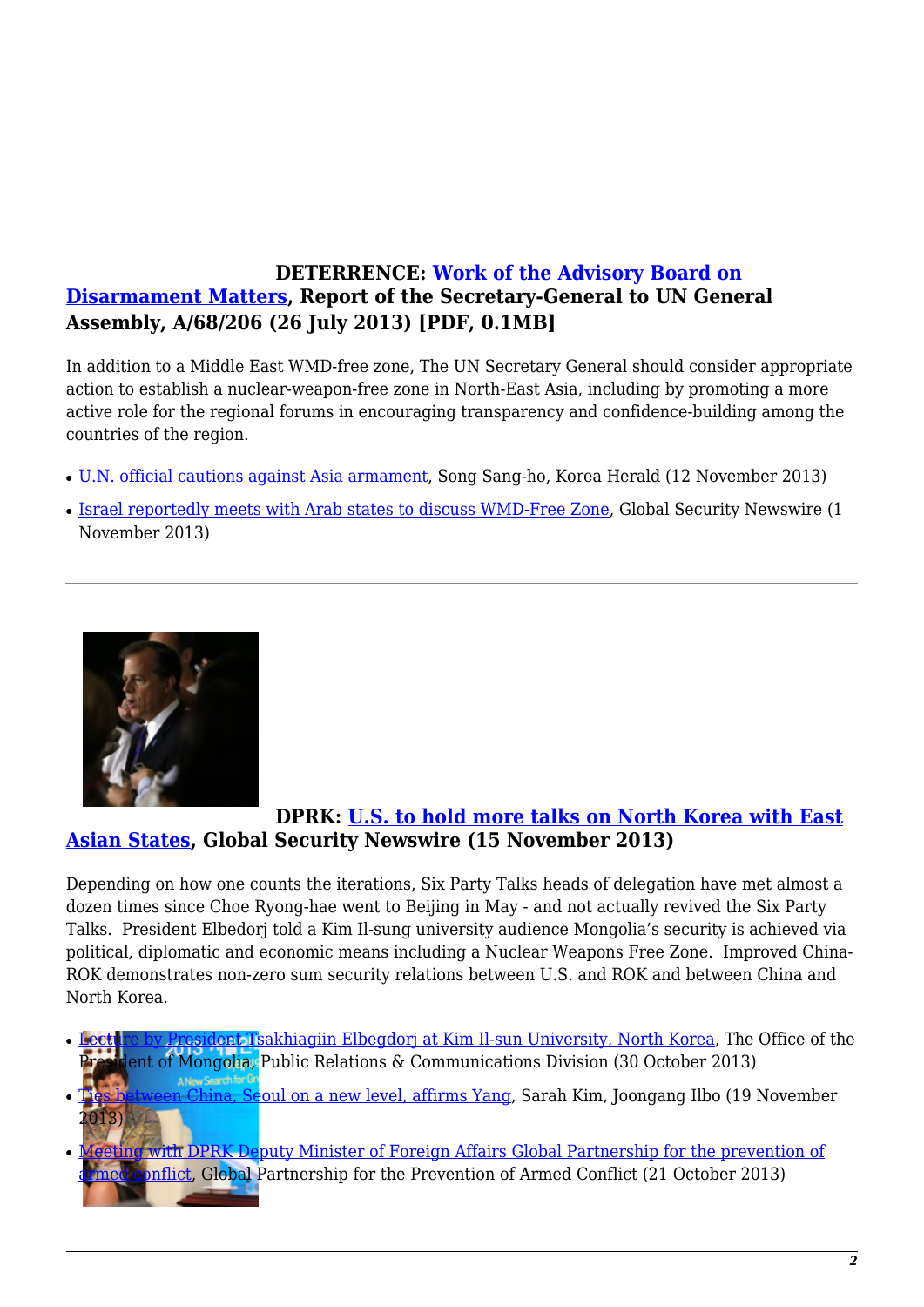<span id="page-2-0"></span>

#### **ENERGY SECURITY: [Slowdown in carbon emissions](http://www.nytimes.com/2013/11/19/science/slowdown-in-carbon-emissions-worldwide-but-coal-burning-continues-to-grow.html) [worldwide, but coal burning continues to grow,](http://www.nytimes.com/2013/11/19/science/slowdown-in-carbon-emissions-worldwide-but-coal-burning-continues-to-grow.html) Justin Gillis and David Jolly, New York Times (18 November 2013)**

Apocalypse Now, 2013 annual edition live from Warsaw. Now it's come down to the real issue – money: whether the rich countries would put up \$100 billion for the Green Climate Fund compared to \$60 billion the US Congress authorized after Hurricane Sandy. The world is vastly different from 1992, when UNFCCC included the "agreed incremental cost" language (borrowed from the Montreal Protocol, with no idea what it meant). Now slogans for imaginary "climate injustice" and "loss and damage" are being tossed around. Instead of CO2 mitigation, the money should go to boosting public health, if people mattered.

- [Will Warsaw climate talks point way to new deal?](http://www.boston.com/2013/11/10/will-warsaw-climate-talks-point-way-new-deal/eQCs2mSmSELGwYyyElwCDI/story.html) Karl Ritter and Monika Scisolowska, AP via Boston.com (10 November 2013)
- [Growing clamor about inequities of climate crisis](http://www.nytimes.com/2013/11/17/world/growing-clamor-about-inequities-of-climate-crisis.html), Steven Lee Myers and Nicholas Kulish, New York Times (16 November 2013)



### <span id="page-2-1"></span>**GOVERNANCE AND CIVIL SOCIETY: [With visits to all 10 ASEAN nations,](http://ajw.asahi.com/article/behind_news/politics/AJ201311180082) [Abe's China containment strategy complete](http://ajw.asahi.com/article/behind_news/politics/AJ201311180082), Asahi Shimbun (18 November 2013)**

Japan's PM has visited all ten ASEAN nations since taking office last year, stressing security ties in an effort to curb China's influence in the region. Japan is also discussing increased security ties with Russia. China's response to the disaster in the Philippines is a continuation of the competition between the Asian powers for regional influence and alliance building in Southeast Asia.

• [Japan, Russia in tie-up to defuse China influence,](http://www.business-standard.com/article/international/japan-russia-in-tie-up-to-defuse-china-influence-113110200566_1.html) Reuters (2 November 2013)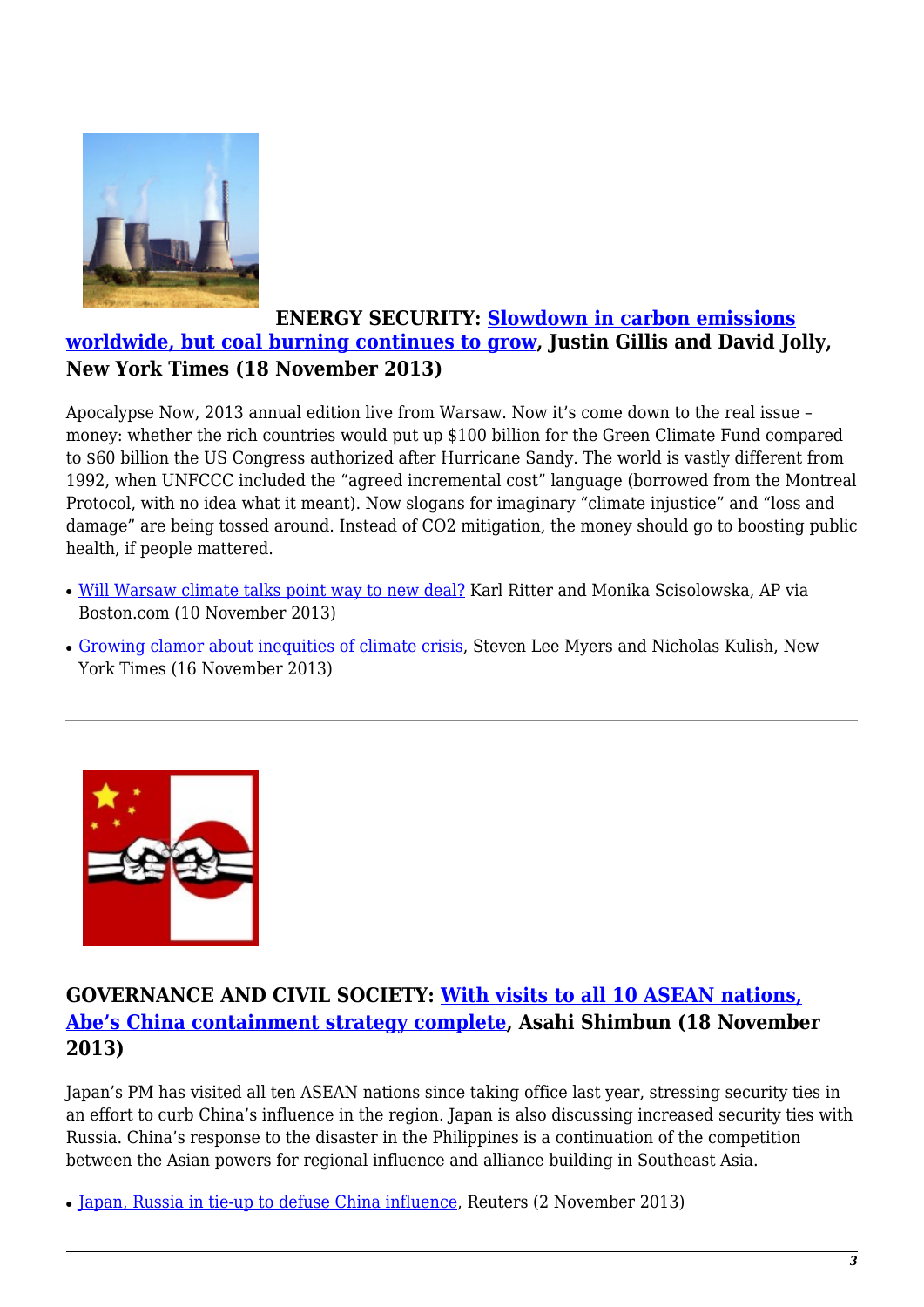• [Asia rivalries play role in aid to Philippines,](http://www.nytimes.com/2013/11/15/world/asia/asia-rivalries-play-role-in-aid-to-the-philippines.html?_r=0) Andrew Jacobs, New York Times (14 November 2013)

<span id="page-3-0"></span>

#### **CLIMATE CHANGE ADAPTATION: [What will adaptation](http://www.csc.noaa.gov/digitalcoast/sites/default/files/files/publications/12072013/What_Will_Adaptation_Cost_Report.pdf) [cost? An economic framework for coastal community infrastructure](http://www.csc.noaa.gov/digitalcoast/sites/default/files/files/publications/12072013/What_Will_Adaptation_Cost_Report.pdf), Final report, National Oceanic and Atmospheric Administration, Coastal Services Center (2013) [2.95 MB, PDF]**

By comprehending the costs and benefits of various climate change adaptation approaches, community leaders can make more up to date and clued-up decisions that are monetarily conscientious in the short and long terms. Also, they can find answers to the questions, such as: how will 'sea level rise' and 'enhanced storm surge' distress the community? What is the outlay of not doing anything? What can be done to adapt to climate change? How the best adaptation approach can be decided? And how much will it cost to keep the community safe?

- [Global sea level rise scenarios for the United States National Climate Assessment,](http://cpo.noaa.gov/Home/Home/AllNews/TabId/315/ArtMID/668/ArticleID/80/Global-Sea-Level-Rise-Scenarios-for-the-United-States-National-Climate-Assessment.aspx) US Climate Program Office (December 2012)
- <span id="page-3-1"></span>• [The economic cost of greenhouse-induced sea-level rise for developed property in the United](http://link.springer.com/article/10.1007/BF00140353) [States](http://link.springer.com/article/10.1007/BF00140353), Gary Yohe et al., Climatic Change, vol. 32, issue 4, pp. 387-410 (1996) [subscription required]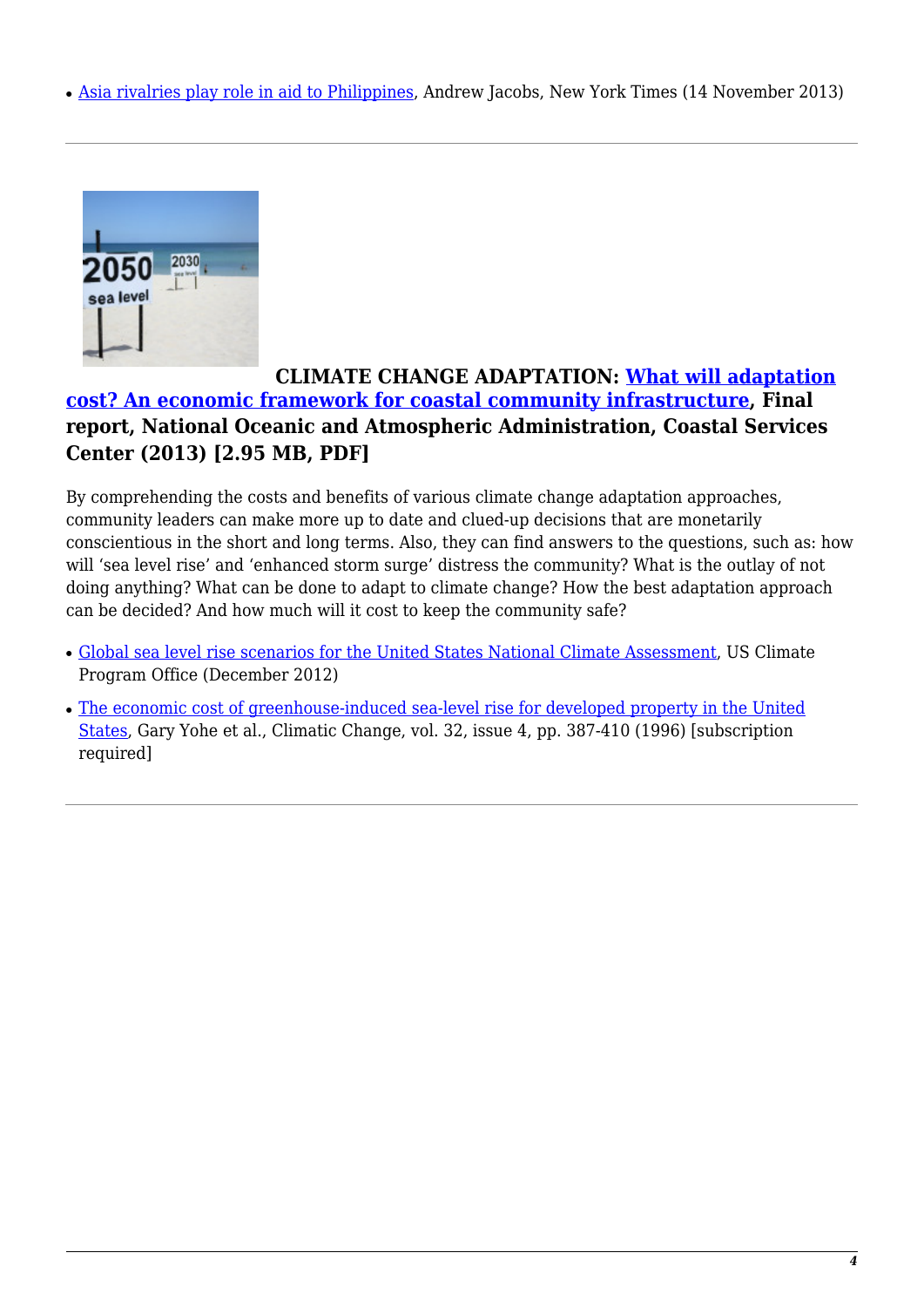#### **CLIMATE CHANGE AND SECURITY: [Cameron links](http://www.theguardian.com/environment/2013/nov/16/david-cameron-climate-change-typhoon-haiyan) [typhoon Haiyan to climate change,](http://www.theguardian.com/environment/2013/nov/16/david-cameron-climate-change-typhoon-haiyan) Rowena Mason and Damian Carrington, The Guardian (16 November 2013)**

'"As a practical politician, I think the sensible thing is to say let's take preventative and mitigating steps given the chances this might be the case."

Cameron's comments also coincide with the United Nations talks on climate change in Warsaw, which has seen Japan slash its commitment to reducing CO2 emissions and Australia fail to send a minister to the conference for the first time in 16 years.'

- [US military-led humanitarian intervention in the Philippines: a message to China,](http://theconversation.com/us-military-led-humanitarian-intervention-in-the-philippines-a-message-to-china-20070) Jonathan Bogais, The Conversation (15 November 2013)
- [Impacts of climate change observed in global precipitation patterns,](http://arstechnica.com/science/2013/11/impacts-of-climate-change-observed-in-global-precipitation-patterns/) Kate Prengaman, Ars Technica (17 November 2013)
- [REDD+ and the underlying causes of deforestation and forest degradation,](http://globalforestcoalition.org/wp-content/uploads/2013/11/REDD-and-UC-report-final.pdf) Global Forest Coalition (November 2013) [PDF, 2MB]

*The Nautilus Peace and Security Weekly Report presents articles and full length reports each week in six categories: Austral security, nuclear deterrence, energy security, climate change and security, the DPRK, climate change adaptation and governance and civil society. Our team of contributors carefully select items that highlight the links between these themes and the three regions in which our offices are found—North America, Northeast Asia, and the Austral-Asia region.* 



[t](http://www.nautilus.org/mailing-lists/sign-up-for-mailing-lists/)o receive free weekly email reports

- **Contributors**
- Deterrence: [Peter Hayes](http://www.nautilus.org/about/staff/peter-hayes)
- Governance and Civil Society: [Dyana Mardon](http://www.nautilus.org/offices/nautilus-ari/dyana-mardon)
- Climate Change Adaptation: [Saleem Janjua](http://www.nautilus.org/about/associates/saleem-janjua)
- DPRK: [Roger Cavazos](https://nautilus.org/about/associates/roger-cavazos/)
- Energy Security: [Nikhil Desai](https://nautilus.org/network/associates/nikhil-desai/)